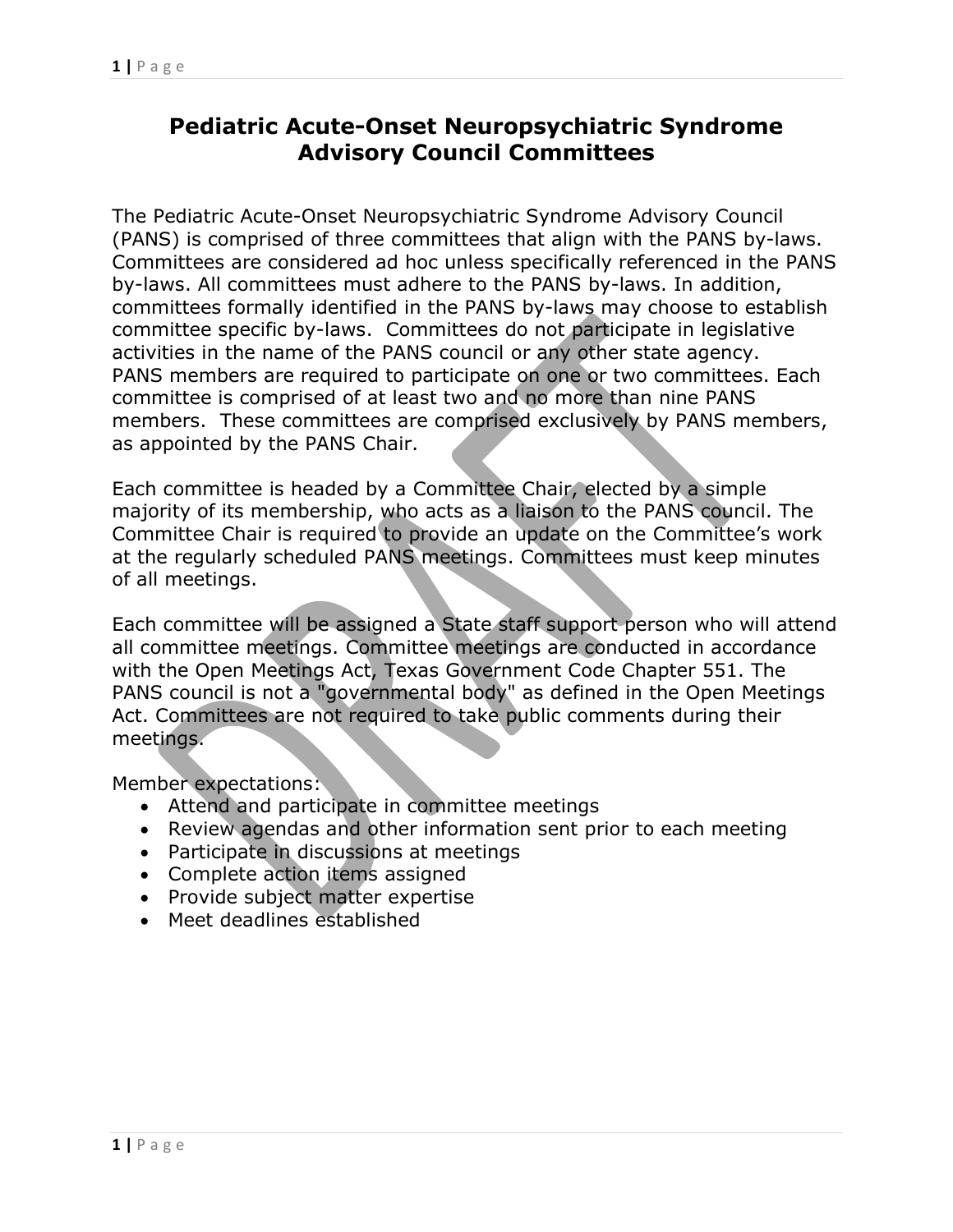## **Diagnosis and Treatment Committee**

The Diagnosis and Treatment Committee reviews and reports to the PANS council regarding appropriate practice guidelines for Texans with PANS, including pediatric autoimmune neuropsychiatric disorders associated with streptococcal infections. Additionally, the committee develops a network of volunteer experts on the diagnosis and treatment of PANS to assist in the delivery of education and outreach and evaluates and makes recommendations to promote health, diagnosis, treatment, recovery, and living with a PANS.

The committee also reviews and participates in developing the annual legislative report that is submitted to the Governor, the Texas Legislature and the Health and Human Services Commission.

Current projects include: TBD

H.B. 2783 (86R) Legislative reference sections: (1) and (4)

## **Clinical Awareness Committee**

The Clinical Awareness Committee reviews and reports to the PANS council on mechanisms to increase clinical awareness and education regarding PANS, including pediatric autoimmune neuropsychiatric disorders associated with streptococcal infections, among physicians, including pediatricians, school-based health centers, and mental health care providers.

The committee also reviews and participates in developing the annual legislative report that is submitted to the Governor, the Texas Legislature and the Health and Human Services Commission.

Current projects include: TBD

H.B. 2783 (86R) Legislative reference section: (2)

## **Education and Outreach Committee**

The Education and Outreach Committee identifies strategies for outreach to educators and parents to increase awareness of PANS, including pediatric autoimmune neuropsychiatric disorders associated with streptococcal infections. In addition, the committee develops and disseminates information and materials about PANS to increase awareness and identifies gaps and opportunities to provide effective and timely information, education, and